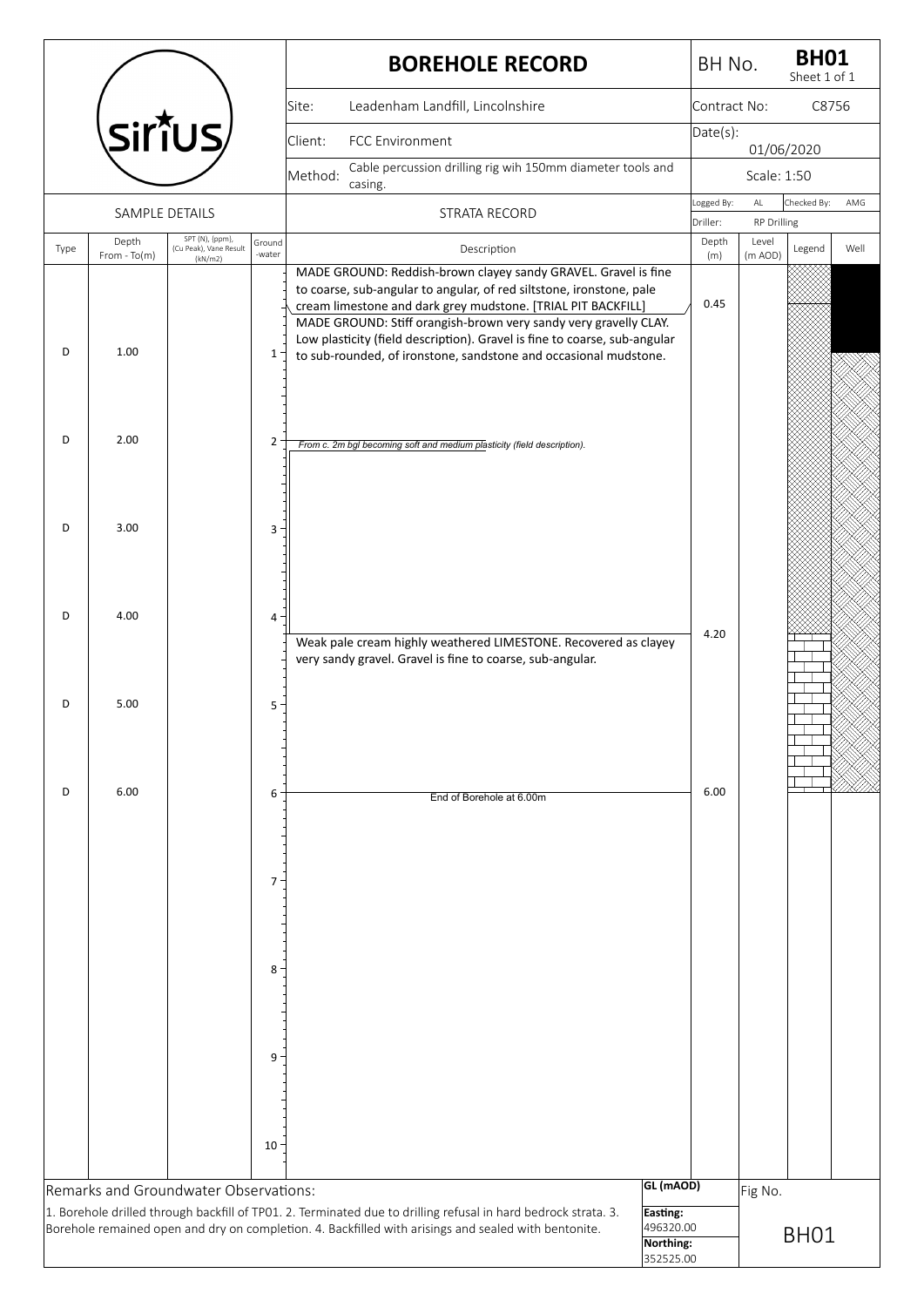|      |                        |                                           |                       | <b>BOREHOLE RECORD</b>                                                                                                                                                                                                                                                                                                                                                                               |                                    | BH No.            |                             | <b>BH02</b><br>Sheet 1 of 1 |      |
|------|------------------------|-------------------------------------------|-----------------------|------------------------------------------------------------------------------------------------------------------------------------------------------------------------------------------------------------------------------------------------------------------------------------------------------------------------------------------------------------------------------------------------------|------------------------------------|-------------------|-----------------------------|-----------------------------|------|
|      |                        |                                           |                       | Leadenham Landfill, Lincolnshire<br>Site:                                                                                                                                                                                                                                                                                                                                                            |                                    | Contract No:      |                             | C8756                       |      |
|      |                        | Siṙ̃ius⁄                                  |                       | Client:<br>FCC Environment                                                                                                                                                                                                                                                                                                                                                                           |                                    | Date(s):          | 29/05/2020                  |                             |      |
|      |                        |                                           |                       | Cable percussion drilling rig wih 150mm diameter tools and<br>Method:                                                                                                                                                                                                                                                                                                                                |                                    |                   | Scale: 1:50                 |                             |      |
|      |                        | SAMPLE DETAILS                            |                       | casing.<br>STRATA RECORD                                                                                                                                                                                                                                                                                                                                                                             |                                    | Logged By:        | $\mathsf{AL}$               | Checked By:                 | AMG  |
| Type | Depth                  | SPT (N), {ppm},<br>(Cu Peak), Vane Result | Ground                | Description                                                                                                                                                                                                                                                                                                                                                                                          |                                    | Driller:<br>Depth | <b>RP Drilling</b><br>Level | Legend                      | Well |
| D    | $From - To(m)$<br>1.00 | (kN/m2)                                   | -water<br>$1^{\circ}$ | MADE GROUND: Light brown clayey very sandy GRAVEL. Gravel is fine<br>to coarse, angular to sub-angular, of sandstone, ironstone, limestone,<br>mudstone and brick. [TRIAL PIT BACKFILL]<br>MADE GROUND: Stiff reddish-brown sandy very gravelly CLAY. Low<br>plasticity (field description). Gravel is fine to coarse, sub-angular to<br>sub-rounded, of ironstone with some mudstone and limestone. |                                    | (m)<br>0.45       | (m AOD)                     |                             |      |
| D    | 2.00                   |                                           | $\overline{2}$        | Extremely rapid progress with few returns from 2m to 4m bgl.                                                                                                                                                                                                                                                                                                                                         |                                    |                   |                             |                             |      |
| D    | 3.00                   |                                           | 3                     |                                                                                                                                                                                                                                                                                                                                                                                                      |                                    |                   |                             |                             |      |
| D    | 4.00                   |                                           | 4                     | Becoming firm from c. 4m bgl.                                                                                                                                                                                                                                                                                                                                                                        |                                    |                   |                             |                             |      |
| D    | 5.00                   |                                           | 5                     |                                                                                                                                                                                                                                                                                                                                                                                                      |                                    |                   |                             |                             |      |
| D    | 6.00                   |                                           | 6                     |                                                                                                                                                                                                                                                                                                                                                                                                      |                                    |                   |                             |                             |      |
| D    | 7.00                   |                                           | 7                     | Becoming stiff from c. 7m bgl.                                                                                                                                                                                                                                                                                                                                                                       |                                    |                   |                             |                             |      |
| D    | 8.00                   |                                           | 8                     |                                                                                                                                                                                                                                                                                                                                                                                                      |                                    |                   |                             |                             |      |
| D    | 9.00                   |                                           | 9                     |                                                                                                                                                                                                                                                                                                                                                                                                      |                                    |                   |                             |                             |      |
| D    | 10.00                  |                                           | 10                    | End of Borehole at 10.00m                                                                                                                                                                                                                                                                                                                                                                            |                                    | 10.00             |                             |                             |      |
|      |                        | Remarks and Groundwater Observations:     |                       | 1. Borehole drilled through backfill of TP02. 2. Terminated at scheduled depth. 3. Borehole remained open<br>and dry on completion. 4. Backfilled with arisings and sealed with bentonite.                                                                                                                                                                                                           | GL (mAOD)<br>Easting:<br>496358.00 |                   | Fig No.                     | BH <sub>02</sub>            |      |
|      |                        |                                           |                       |                                                                                                                                                                                                                                                                                                                                                                                                      | Northing:<br>352565.00             |                   |                             |                             |      |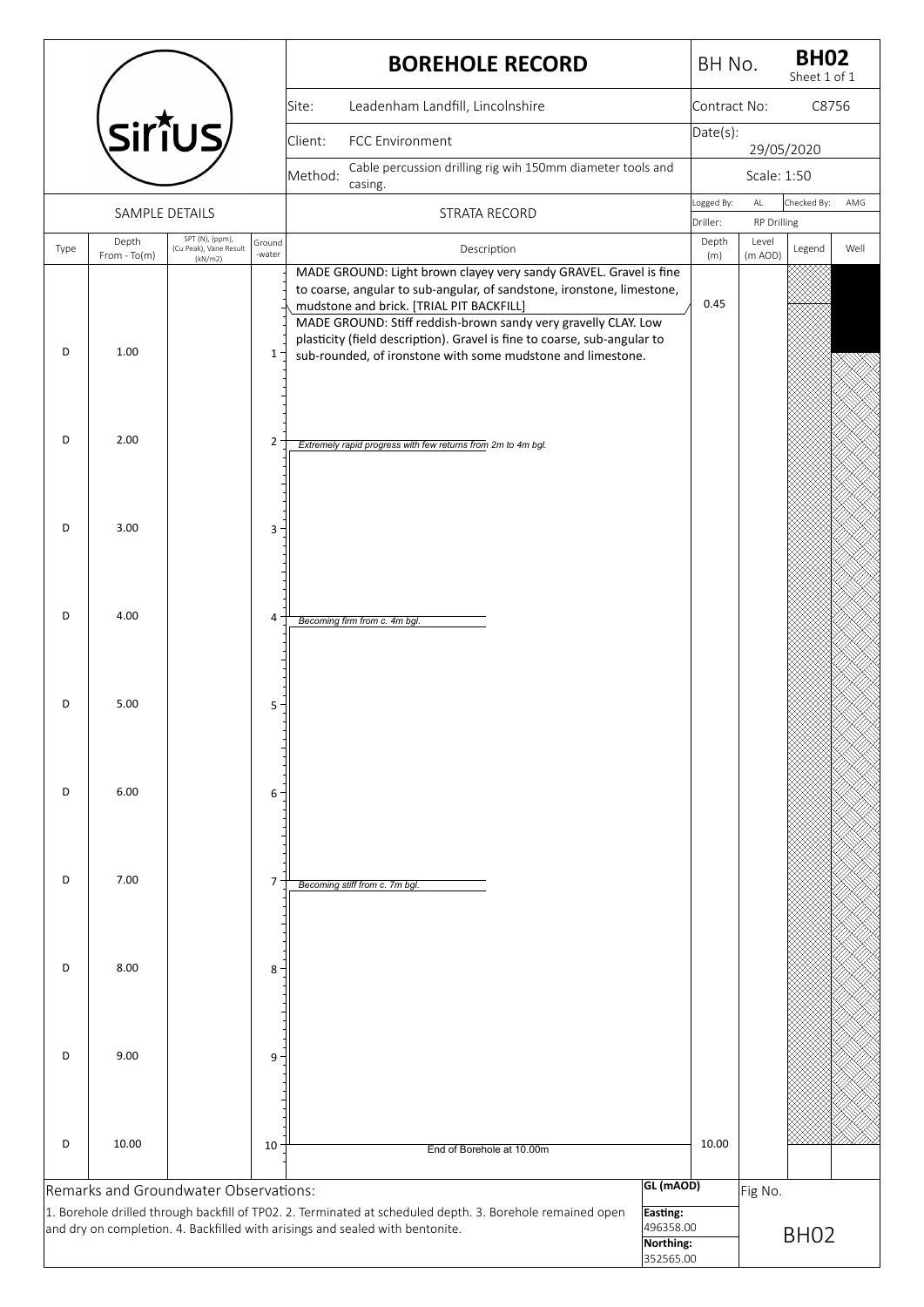|      |                |                                       |        | <b>BOREHOLE RECORD</b>                                                                                                                                                                                                                                     | BH No.            |                             | <b>BH03</b><br>Sheet 1 of 1 |       |
|------|----------------|---------------------------------------|--------|------------------------------------------------------------------------------------------------------------------------------------------------------------------------------------------------------------------------------------------------------------|-------------------|-----------------------------|-----------------------------|-------|
|      |                |                                       |        | Leadenham Landfill, Lincolnshire<br>Site:                                                                                                                                                                                                                  | Contract No:      |                             |                             | C8756 |
|      |                | <b>SirॉUS</b>                         |        | <b>FCC Environment</b><br>Client:                                                                                                                                                                                                                          | Date(s):          | 29/05/2020                  |                             |       |
|      |                |                                       |        | Cable percussion drilling rig wih 150mm diameter tools and<br>Method:                                                                                                                                                                                      |                   | Scale: 1:50                 |                             |       |
|      | SAMPLE DETAILS |                                       |        | casing.<br>STRATA RECORD                                                                                                                                                                                                                                   | Logged By:        | AL                          | Checked By:                 | AMG   |
|      | Depth          | SPT (N), {ppm},                       | Ground |                                                                                                                                                                                                                                                            | Driller:<br>Depth | <b>RP Drilling</b><br>Level |                             |       |
| Type | $From - To(m)$ | (Cu Peak), Vane Result<br>(kN/m2)     | -water | Description<br>MADE GROUND: Reddish-brown clayey sandy GRAVEL. Gravel is fine                                                                                                                                                                              | (m)               | (m AOD)                     | Legend                      | Well  |
|      |                |                                       |        | to coarse, sub-angular to angular, of ironstone with occasional<br>mudstone and limestone. [TRIAL PIT BACKFILL]                                                                                                                                            |                   |                             |                             |       |
| D    | 1.00           |                                       | $1 -$  | MADE GROUND: Stiff orangish-brown very sandy very gravelly CLAY.<br>Low plasticity (field description). Gravel is fine to coarse, sub-angular<br>to sub-rounded, of ironstone and occasional sandstone and<br>limestone.                                   | 0.70              |                             |                             |       |
| D    | 2.00           |                                       | $2 -$  |                                                                                                                                                                                                                                                            |                   |                             |                             |       |
| D    | 3.00           |                                       | 3      | From c. 2.7m bgl becoming light brown with a higher proportion of limestone gravel.                                                                                                                                                                        |                   |                             |                             |       |
| D    | 4.00           |                                       | 4      | From c. 4m bgl becoming soft.                                                                                                                                                                                                                              |                   |                             |                             |       |
| D    | 5.00           |                                       | 5      | From c. 5m bgl becoming very soft.                                                                                                                                                                                                                         |                   |                             |                             |       |
| D    | 6.00           |                                       | 6      | At 6.5m bgl, cobble-sized inclusion of blue-grey weathered mudstone.                                                                                                                                                                                       |                   |                             |                             |       |
| D    | 7.00           |                                       | $7 -$  |                                                                                                                                                                                                                                                            |                   |                             |                             |       |
| D    | 8.00           |                                       | 8      |                                                                                                                                                                                                                                                            |                   |                             |                             |       |
| D    | 9.00           |                                       | 9      |                                                                                                                                                                                                                                                            |                   |                             |                             |       |
| D    | 10.00          |                                       | 10     | End of Borehole at 10.00m                                                                                                                                                                                                                                  | 10.00             |                             |                             |       |
|      |                | Remarks and Groundwater Observations: |        | GL (mAOD)<br>1. Borehole drilled through backfill of TP03. 2. Terminated at scheduled depth. 3. Borehole remained open<br>Easting:<br>496398.00<br>and dry on completion. 4. Backfilled with arisings and sealed with bentonite.<br>Northing:<br>352582.00 |                   | Fig No.                     | BH <sub>03</sub>            |       |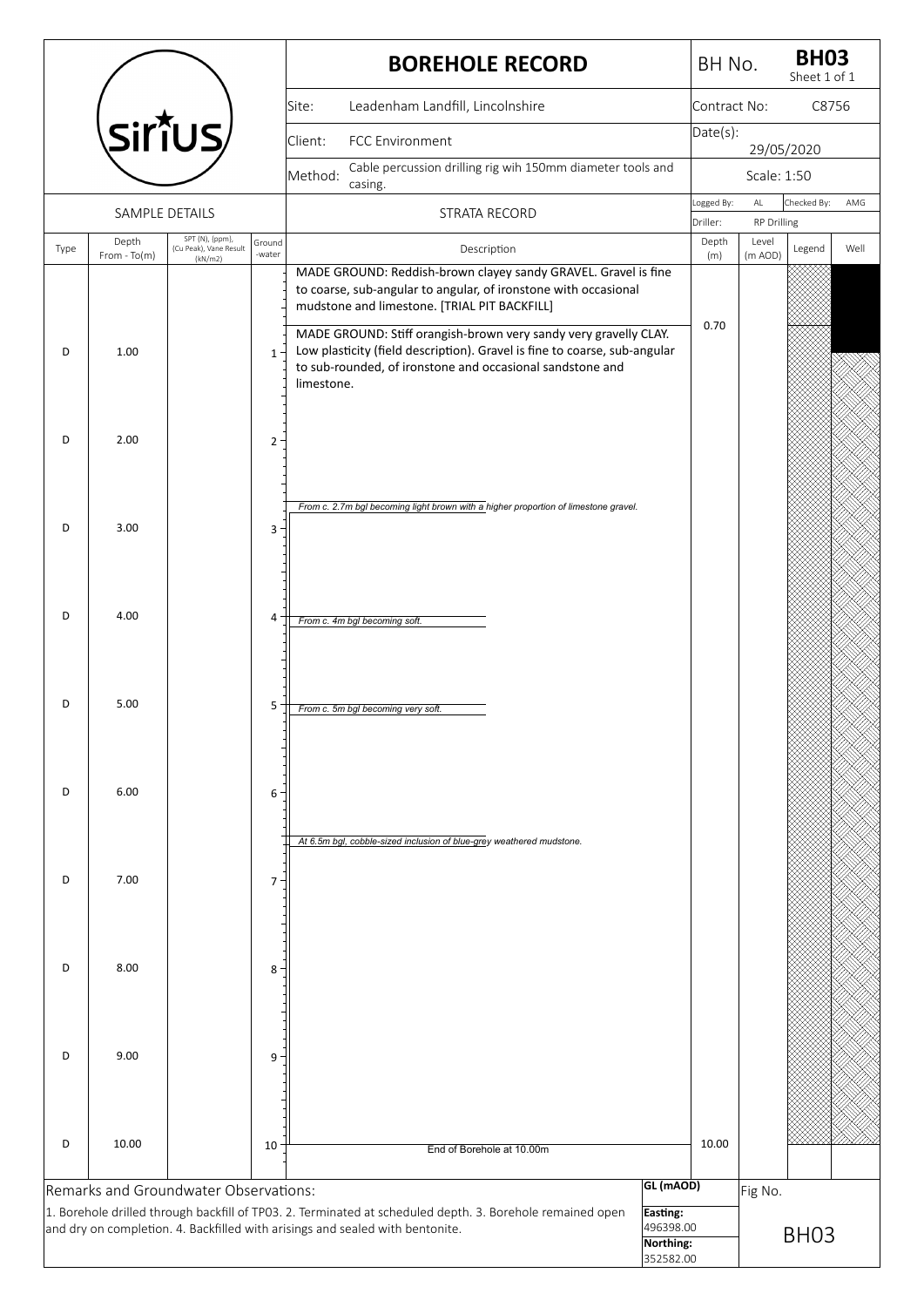|      |                |                                                                                                                        |                |            |                                     |                           | <b>BOREHOLE RECORD</b>                                                                                                                                                                                              |                                                              | BH No.            |                             | <b>BH04</b><br>Sheet 1 of 1 |       |
|------|----------------|------------------------------------------------------------------------------------------------------------------------|----------------|------------|-------------------------------------|---------------------------|---------------------------------------------------------------------------------------------------------------------------------------------------------------------------------------------------------------------|--------------------------------------------------------------|-------------------|-----------------------------|-----------------------------|-------|
|      |                |                                                                                                                        |                | Site:      | Leadenham Landfill, Lincolnshire    |                           |                                                                                                                                                                                                                     |                                                              | Contract No:      |                             |                             | C8756 |
|      |                | sirt̃us⁄                                                                                                               |                | Client:    | FCC Environment                     |                           |                                                                                                                                                                                                                     |                                                              | Date(s):          | 28/05/2020                  |                             |       |
|      |                |                                                                                                                        |                | Method:    |                                     |                           | Cable percussion drilling rig wih 150mm diameter tools and                                                                                                                                                          |                                                              |                   | Scale: 1:50                 |                             |       |
|      |                | SAMPLE DETAILS                                                                                                         |                |            | casing.                             | <b>STRATA RECORD</b>      |                                                                                                                                                                                                                     |                                                              | Logged By:        | $\mathsf{AL}$               | Checked By:                 | AMG   |
| Type | Depth          | SPT (N), {ppm},<br>(Cu Peak), Vane Result                                                                              | Ground         |            |                                     | Description               |                                                                                                                                                                                                                     |                                                              | Driller:<br>Depth | <b>RP Drilling</b><br>Level | Legend                      | Well  |
|      | $From - To(m)$ | (kN/m2)                                                                                                                | -water         |            | and limestone. [TRIAL PIT BACKFILL] |                           | MADE GROUND: Light brown clayey sandy GRAVEL. Gravel is fine to<br>coarse, angular to sub-angular, of sandstone, ironstone, mudstone                                                                                |                                                              | (m)               | (m AOD)                     |                             |       |
| D    | 1.00           |                                                                                                                        | $1 -$          | limestone. |                                     |                           | MADE GROUND: Stiff light brown very sandy very gravelly CLAY. Low<br>plasticity (field description). Gravel is fine to coarse, sub-angular to<br>sub-rounded, of ironstone, with occasional sandstone, mudstone and |                                                              | 0.55              |                             |                             |       |
| D    | 2.00           |                                                                                                                        | $\overline{2}$ |            | From c. 2m bgl becoming firm.       |                           |                                                                                                                                                                                                                     |                                                              |                   |                             |                             |       |
| D    | 3.00           |                                                                                                                        | 3              |            |                                     |                           |                                                                                                                                                                                                                     |                                                              |                   |                             |                             |       |
| D    | 4.00           |                                                                                                                        | $\overline{4}$ |            |                                     |                           |                                                                                                                                                                                                                     |                                                              |                   |                             |                             |       |
| D    | 5.00           |                                                                                                                        | 5              |            |                                     |                           |                                                                                                                                                                                                                     |                                                              |                   |                             |                             |       |
| D    | 6.00           |                                                                                                                        | 6              |            |                                     |                           |                                                                                                                                                                                                                     |                                                              |                   |                             |                             |       |
| D    | 7.00           |                                                                                                                        | $\overline{7}$ |            |                                     |                           |                                                                                                                                                                                                                     |                                                              |                   |                             |                             |       |
| D    | 8.00           |                                                                                                                        | 8              |            |                                     |                           |                                                                                                                                                                                                                     |                                                              |                   |                             |                             |       |
| D    | 9.00           |                                                                                                                        | 9              |            |                                     |                           |                                                                                                                                                                                                                     |                                                              |                   |                             |                             |       |
| D    | 10.00          |                                                                                                                        | 10             |            |                                     | End of Borehole at 10.00m |                                                                                                                                                                                                                     |                                                              | 10.00             |                             |                             |       |
|      |                | Remarks and Groundwater Observations:<br>and dry on completion. 4. Backfilled with arisings and sealed with bentonite. |                |            |                                     |                           | 1. Borehole drilled through backfill of TP04. 2. Terminated at scheduled depth. 3. Borehole remained open                                                                                                           | GL (mAOD)<br>Easting:<br>496443.00<br>Northing:<br>352617.00 |                   | Fig No.                     | BH <sub>04</sub>            |       |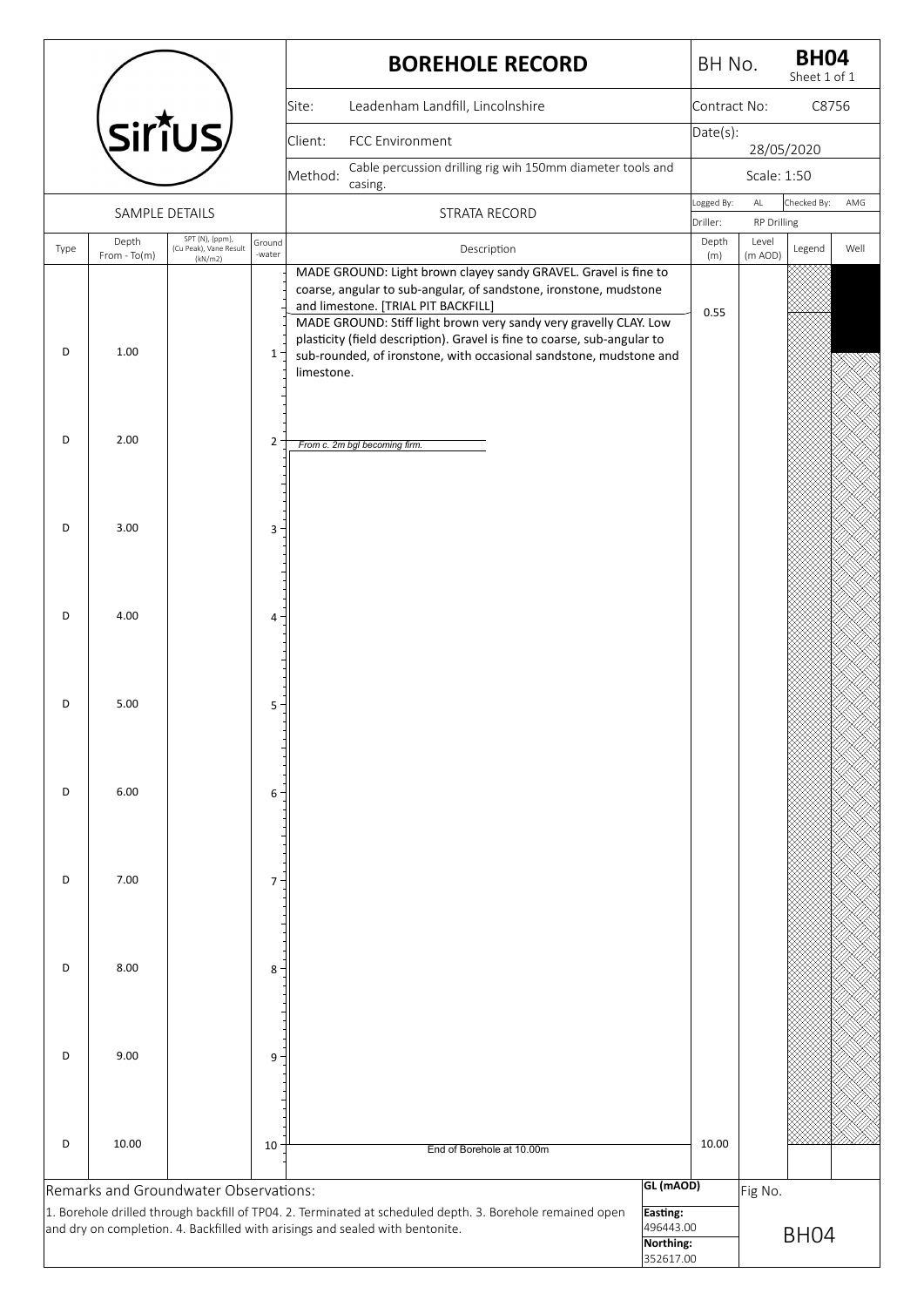|      |                |                                           |                | <b>BOREHOLE RECORD</b>                                                                                                                                                                                                                                                                                                                                 | BH No.            |                      | <b>BH05</b><br>Sheet 1 of 2 |      |
|------|----------------|-------------------------------------------|----------------|--------------------------------------------------------------------------------------------------------------------------------------------------------------------------------------------------------------------------------------------------------------------------------------------------------------------------------------------------------|-------------------|----------------------|-----------------------------|------|
|      |                |                                           |                | Leadenham Landfill, Lincolnshire<br>Site:                                                                                                                                                                                                                                                                                                              | Contract No:      |                      | C8756                       |      |
|      |                | <b>SirïUS</b>                             |                | <b>FCC Environment</b><br>Client:                                                                                                                                                                                                                                                                                                                      | Date(s):          | 28/05/2020           |                             |      |
|      |                |                                           |                | Cable percussion drilling rig wih 150mm diameter tools and<br>Method:                                                                                                                                                                                                                                                                                  |                   | Scale: 1:50          |                             |      |
|      | SAMPLE DETAILS |                                           |                | casing.<br>STRATA RECORD                                                                                                                                                                                                                                                                                                                               | Logged By:        | AL                   | Checked By:                 | AMG  |
|      | Depth          | SPT (N), {ppm},<br>(Cu Peak), Vane Result | Ground         | Description                                                                                                                                                                                                                                                                                                                                            | Driller:<br>Depth | RP Drilling<br>Level |                             | Well |
| Type | $From - To(m)$ | (kN/m2)                                   | -water         | MADE GROUND: Orangish-brown clayey sandy GRAVEL. Gravel is fine<br>to coarse, angular to sub-angular, of sandstone, ironstone, mudstone,<br>limestone and brick. [TRIAL PIT BACKFILL]<br>MADE GROUND: Orangish-brown clayey sandy GRAVEL. Gravel is fine                                                                                               | (m)<br>0.50       | (m AOD)              | Legend                      |      |
| D    | 1.00           |                                           | $1 -$          | to coarse, angular to sub-angular, of sandstone, ironstone, mudstone,<br>limestone and brick.<br>MADE GROUND: Stiff orangish-brown sandy very gravelly CLAY. Low<br>plasticity (field description). Gravel is fine to coarse, angular to sub-<br>angular, of sandstone and ironstone with occasional mudstone and<br>limestone and rare brick and ash. | 1.00              |                      |                             |      |
| D    | 2.00           |                                           | $\overline{2}$ | From c. 2m bgl becoming firm.                                                                                                                                                                                                                                                                                                                          |                   |                      |                             |      |
| D    | 3.00           |                                           | 3              |                                                                                                                                                                                                                                                                                                                                                        |                   |                      |                             |      |
| D    | 4.00           |                                           | 4              | From c. 4m bgl becoming soft / very soft.                                                                                                                                                                                                                                                                                                              |                   |                      |                             |      |
| D    | 5.00           |                                           | 5              |                                                                                                                                                                                                                                                                                                                                                        |                   |                      |                             |      |
| D    | 6.00           |                                           | 6              |                                                                                                                                                                                                                                                                                                                                                        |                   |                      |                             |      |
| D    | 7.00           |                                           | 7 <sup>1</sup> |                                                                                                                                                                                                                                                                                                                                                        |                   |                      |                             |      |
| D    | 8.00           |                                           | 8              |                                                                                                                                                                                                                                                                                                                                                        |                   |                      |                             |      |
| D    | 9.00           |                                           | 9              | At 9.0m bgl with cobble-sized inclusion of black clay with roots.                                                                                                                                                                                                                                                                                      |                   |                      |                             |      |
| D    | 10.00          |                                           | 10             | Cobble of ironstone at 10m bgl.<br>Continued next sheet                                                                                                                                                                                                                                                                                                |                   |                      |                             |      |
|      |                | Remarks and Groundwater Observations:     |                | GL (mAOD)<br>1. Borehole drilled through backfill of TP05. 2. Terminated at scheduled depth. 3. Borehole remained open<br>Easting:<br>496492.00<br>and dry on completion. 4. Backfilled with arisings and sealed with bentonite.<br>Northing:<br>352630.00                                                                                             |                   | Fig No.              | BH <sub>05</sub>            |      |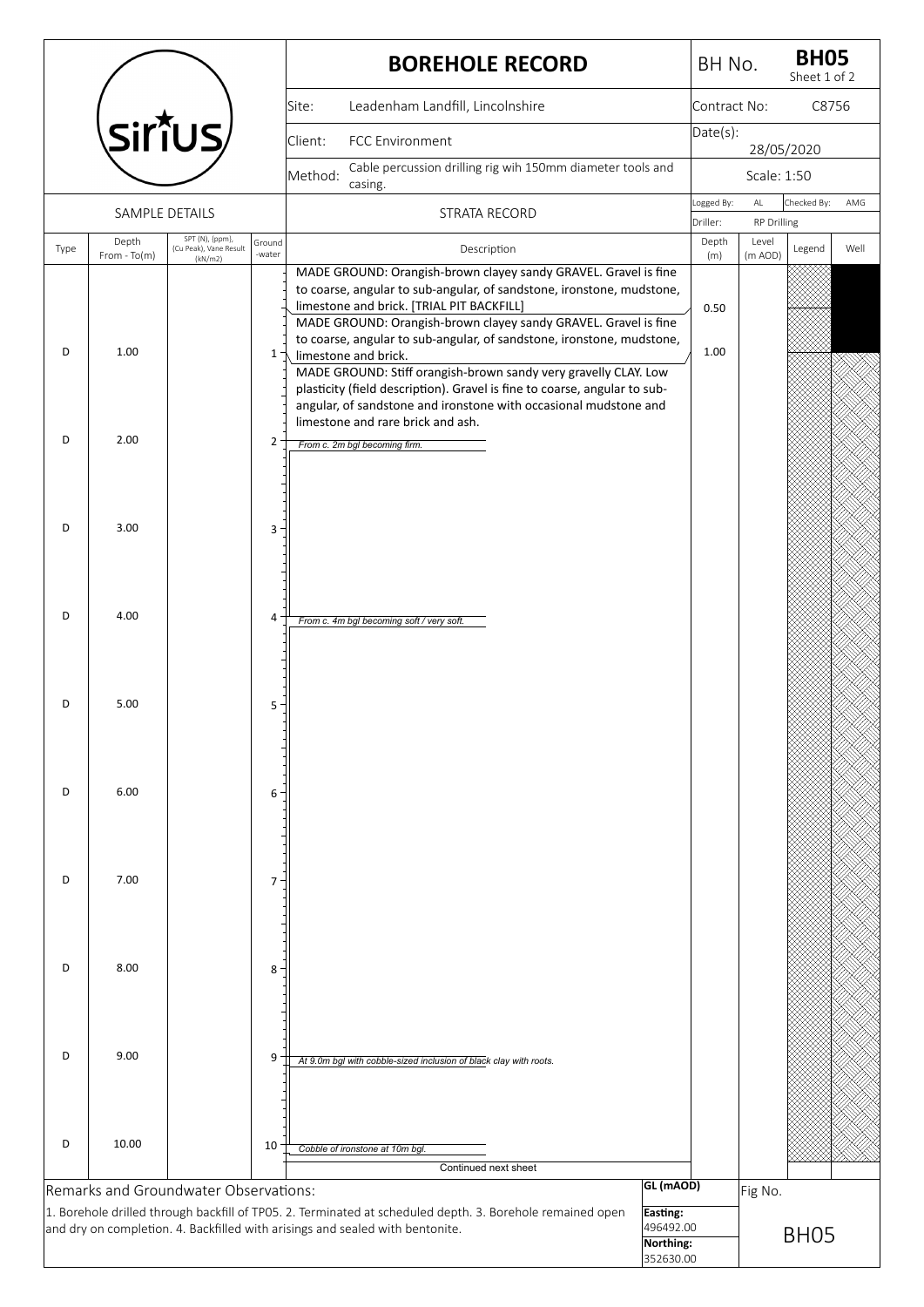|      |                         |                                       |        | <b>BOREHOLE RECORD</b>                                                                                                                                                                     |                        | BH No.            |                             | <b>BH05</b><br>Sheet 2 of 2 |      |
|------|-------------------------|---------------------------------------|--------|--------------------------------------------------------------------------------------------------------------------------------------------------------------------------------------------|------------------------|-------------------|-----------------------------|-----------------------------|------|
|      |                         |                                       |        | Leadenham Landfill, Lincolnshire<br>Site:                                                                                                                                                  |                        | Contract No:      |                             | C8756                       |      |
|      |                         | Sirîus/                               |        | Client:<br>FCC Environment                                                                                                                                                                 |                        | Date(s):          |                             |                             |      |
|      |                         |                                       |        | Cable percussion drilling rig wih 150mm diameter tools and<br>Method:                                                                                                                      |                        |                   | Scale: 1:50                 | 28/05/2020                  |      |
|      |                         |                                       |        | casing.                                                                                                                                                                                    |                        | Logged By:        | $\mathsf{AL}$               | Checked By:                 | AMG  |
|      | SAMPLE DETAILS<br>Depth | SPT (N), {ppm},                       | Ground | STRATA RECORD                                                                                                                                                                              |                        | Driller:<br>Depth | <b>RP Drilling</b><br>Level |                             |      |
| Type | From - To(m)            | (Cu Peak), Vane Result<br>(kN/m2)     | -water | Description                                                                                                                                                                                |                        | (m)               | (m AOD)                     | Legend                      | Well |
|      |                         |                                       |        |                                                                                                                                                                                            |                        |                   |                             |                             |      |
| D    | 11.00                   |                                       | 11     |                                                                                                                                                                                            |                        |                   |                             |                             |      |
| U    | 11.40                   |                                       |        | Soft light brown very sandy gravelly CLAY. Low plasticity (field                                                                                                                           |                        | 11.20             |                             |                             |      |
|      |                         |                                       |        | description). Gravel is fine to coarse, sub-angular, of limestone.<br>[RESIDUAL LIMESTONE]                                                                                                 |                        |                   |                             |                             |      |
| D    | 12.00                   |                                       | 12     | End of Borehole at 12.00m                                                                                                                                                                  |                        | 12.00             |                             |                             |      |
|      |                         |                                       |        |                                                                                                                                                                                            |                        |                   |                             |                             |      |
|      |                         |                                       |        |                                                                                                                                                                                            |                        |                   |                             |                             |      |
|      |                         |                                       | 13     |                                                                                                                                                                                            |                        |                   |                             |                             |      |
|      |                         |                                       |        |                                                                                                                                                                                            |                        |                   |                             |                             |      |
|      |                         |                                       |        |                                                                                                                                                                                            |                        |                   |                             |                             |      |
|      |                         |                                       | $14 -$ |                                                                                                                                                                                            |                        |                   |                             |                             |      |
|      |                         |                                       |        |                                                                                                                                                                                            |                        |                   |                             |                             |      |
|      |                         |                                       | 15     |                                                                                                                                                                                            |                        |                   |                             |                             |      |
|      |                         |                                       |        |                                                                                                                                                                                            |                        |                   |                             |                             |      |
|      |                         |                                       |        |                                                                                                                                                                                            |                        |                   |                             |                             |      |
|      |                         |                                       | $16 -$ |                                                                                                                                                                                            |                        |                   |                             |                             |      |
|      |                         |                                       |        |                                                                                                                                                                                            |                        |                   |                             |                             |      |
|      |                         |                                       |        |                                                                                                                                                                                            |                        |                   |                             |                             |      |
|      |                         |                                       | 17     |                                                                                                                                                                                            |                        |                   |                             |                             |      |
|      |                         |                                       |        |                                                                                                                                                                                            |                        |                   |                             |                             |      |
|      |                         |                                       |        |                                                                                                                                                                                            |                        |                   |                             |                             |      |
|      |                         |                                       | $18 -$ |                                                                                                                                                                                            |                        |                   |                             |                             |      |
|      |                         |                                       |        |                                                                                                                                                                                            |                        |                   |                             |                             |      |
|      |                         |                                       | 19     |                                                                                                                                                                                            |                        |                   |                             |                             |      |
|      |                         |                                       |        |                                                                                                                                                                                            |                        |                   |                             |                             |      |
|      |                         |                                       |        |                                                                                                                                                                                            |                        |                   |                             |                             |      |
|      |                         |                                       | 20     |                                                                                                                                                                                            |                        |                   |                             |                             |      |
|      |                         |                                       |        |                                                                                                                                                                                            |                        |                   |                             |                             |      |
|      |                         | Remarks and Groundwater Observations: |        |                                                                                                                                                                                            | GL (mAOD)              |                   | Fig No.                     |                             |      |
|      |                         |                                       |        | 1. Borehole drilled through backfill of TP05. 2. Terminated at scheduled depth. 3. Borehole remained open<br>and dry on completion. 4. Backfilled with arisings and sealed with bentonite. | Easting:<br>496492.00  |                   |                             |                             |      |
|      |                         |                                       |        |                                                                                                                                                                                            | Northing:<br>352630.00 |                   |                             | BH <sub>05</sub>            |      |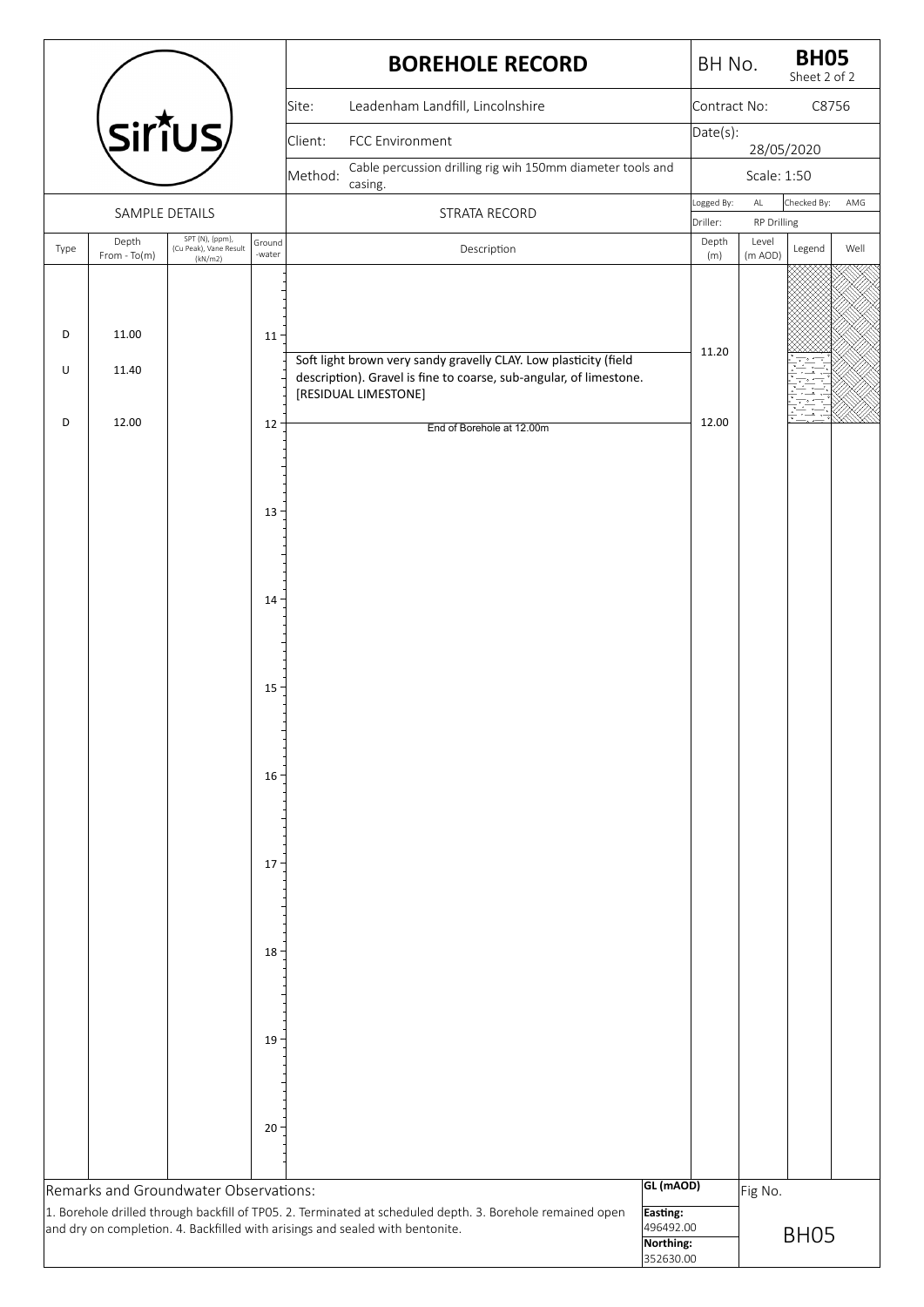|                |                                      |                         |                                        | <b>TRIAL PIT RECORD</b>                                                                                                                                                                                                                                                                                                                                                                                                                                                                        |                                     | TP No.       |               | <b>TP01</b><br>Sheet 1 of 1 |          |
|----------------|--------------------------------------|-------------------------|----------------------------------------|------------------------------------------------------------------------------------------------------------------------------------------------------------------------------------------------------------------------------------------------------------------------------------------------------------------------------------------------------------------------------------------------------------------------------------------------------------------------------------------------|-------------------------------------|--------------|---------------|-----------------------------|----------|
|                |                                      |                         |                                        | Leadenham Landfill, Lincolnshire<br>Site:                                                                                                                                                                                                                                                                                                                                                                                                                                                      |                                     | Contract No: |               | C8756                       |          |
|                | <b>Sirîus</b>                        |                         |                                        | FCC Environment<br>Client:                                                                                                                                                                                                                                                                                                                                                                                                                                                                     |                                     | Date:        |               | 26/05/2020                  |          |
|                |                                      |                         |                                        | Method: JCB 3CX with 1.8m ditching bucket.                                                                                                                                                                                                                                                                                                                                                                                                                                                     |                                     |              | Scale: 1:25   |                             |          |
|                | SAMPLE DETAILS                       |                         |                                        | STRATA RECORD                                                                                                                                                                                                                                                                                                                                                                                                                                                                                  |                                     | Logged By:   | $\mathsf{AL}$ | Checked By:                 | AMG      |
| Type           | Depth                                | Vane Results<br>(kN/m2) | Ground                                 |                                                                                                                                                                                                                                                                                                                                                                                                                                                                                                |                                     | Depth        | Level         |                             | Backfill |
|                | $From - To(m)$                       | ${[ ppm]}$              | -water<br>1<br>2 <sup>1</sup><br>$3 -$ | Description<br>MADE GROUND: Grass over reddish-brown clayey sandy GRAVEL with<br>medium cobble content. Gravel is fine to coarse, sub-angular to<br>angular, of red siltstone, ironstone, pale cream limestone and dark<br>grey mudstone. Cobbles are sub-angular, of ironstone. With 1 no.<br>boulder of ironstone in base of pit (1m x 0.5m (thickness not<br>observed)). With 1 no. coarse gravel-sized fragment of slag and 1 no.<br>fragment of green glass.<br>End of trial pit at 0.45m |                                     | (m)<br>0.45  | (m AOD)       | Legend                      |          |
| with arisings. | Remarks and Groundwater Observations |                         | 4 <sup>1</sup><br>5                    | 1. Trial pit remained dry and stable throughout excavation. 2. Terminated at scheduled depth. 3. Backfilled                                                                                                                                                                                                                                                                                                                                                                                    | GL (m AOD)<br>Easting:<br>496320.00 |              | Fig No.       |                             |          |
|                |                                      |                         |                                        |                                                                                                                                                                                                                                                                                                                                                                                                                                                                                                | Northing:<br>352525.00              |              |               | TP01                        |          |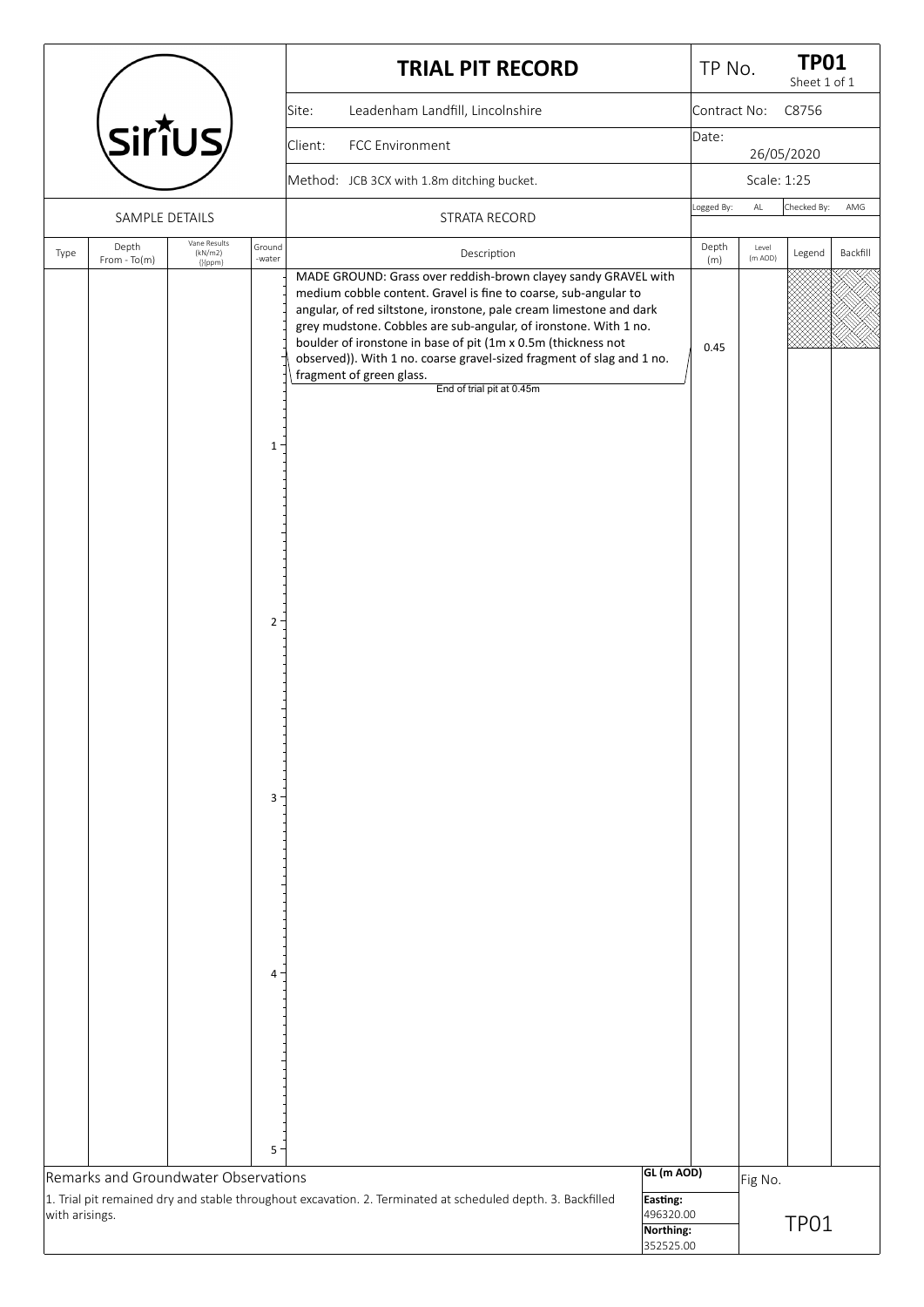|      |                                                                   |                         |                                            | <b>TRIAL PIT RECORD</b>                                                                                                                                                                                                                                                                                                                                                                                                                                                                                                                          | TP No.       |               | <b>TP01A</b><br>Sheet 1 of 1 |          |
|------|-------------------------------------------------------------------|-------------------------|--------------------------------------------|--------------------------------------------------------------------------------------------------------------------------------------------------------------------------------------------------------------------------------------------------------------------------------------------------------------------------------------------------------------------------------------------------------------------------------------------------------------------------------------------------------------------------------------------------|--------------|---------------|------------------------------|----------|
|      |                                                                   |                         |                                            | Leadenham Landfill, Lincolnshire<br>Site:                                                                                                                                                                                                                                                                                                                                                                                                                                                                                                        | Contract No: |               | C8756                        |          |
|      | sirt̃us⁄                                                          |                         |                                            | FCC Environment<br>Client:                                                                                                                                                                                                                                                                                                                                                                                                                                                                                                                       | Date:        |               | 26/05/2020                   |          |
|      |                                                                   |                         |                                            | Method: JCB 3CX with 0.6m toothless bucket.                                                                                                                                                                                                                                                                                                                                                                                                                                                                                                      |              | Scale: 1:25   |                              |          |
|      | SAMPLE DETAILS                                                    |                         |                                            | STRATA RECORD                                                                                                                                                                                                                                                                                                                                                                                                                                                                                                                                    | Logged By:   | $\mathsf{AL}$ | Checked By:                  | AMG      |
| Type | Depth                                                             | Vane Results<br>(kN/m2) | Ground                                     | Description                                                                                                                                                                                                                                                                                                                                                                                                                                                                                                                                      | Depth        | Level         | Legend                       | Backfill |
|      | $From - To(m)$                                                    | {}{ppm}                 | -water<br>$\mathbf{1}$<br>$2^{\circ}$<br>3 | MADE GROUND: Grass over reddish-brown clayey sandy GRAVEL with<br>medium cobble content. Gravel is fine to coarse, sub-angular to<br>angular, of red siltstone, ironstone, pale cream limestone and dark<br>grey mudstone. Cobbles are sub-angular, of ironstone.<br>MADE GROUND: Soft dark grey sandy very gravelly CLAY. Medium<br>plasticity (field description). Gravel is fine to coarse, sub-angular, of<br>ironstone, mudstone and limestone.<br>From c. 2.5m bgl becoming lighter in colour, with higher proportion of limestone gravel. | (m)<br>1.30  | (m AOD)       |                              |          |
|      |                                                                   |                         | 4                                          | End of trial pit at 4.05m                                                                                                                                                                                                                                                                                                                                                                                                                                                                                                                        | 4.05         |               |                              |          |
|      |                                                                   |                         | 5                                          |                                                                                                                                                                                                                                                                                                                                                                                                                                                                                                                                                  |              |               |                              |          |
|      | Remarks and Groundwater Observations<br>Backfilled with arisings. |                         |                                            | GL (m AOD)<br>1. Trial pit remained dry and stable throughout excavation. 2. Terminated at effective reach of excavator. 3.<br>Easting:<br>496320.00<br>Northing:<br>352525.00                                                                                                                                                                                                                                                                                                                                                                   |              | Fig No.       | TP01A                        |          |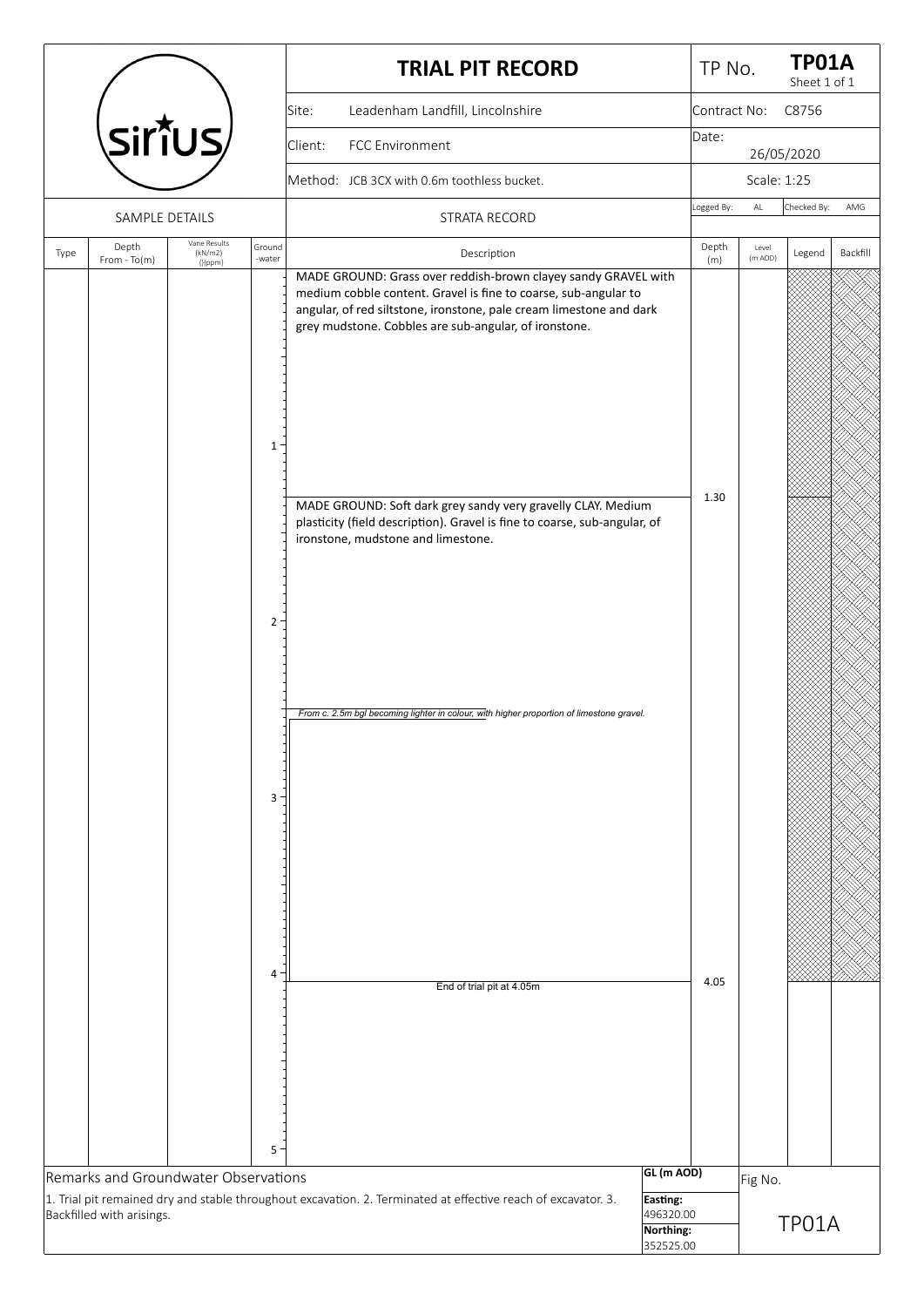|                |                                      |                         |                                                                                 | <b>TRIAL PIT RECORD</b>                                                                                                                                                                                                                                                                                                                                                                                                                                                             | TP No.       |             | <b>TP02</b><br>Sheet 1 of 1 |          |
|----------------|--------------------------------------|-------------------------|---------------------------------------------------------------------------------|-------------------------------------------------------------------------------------------------------------------------------------------------------------------------------------------------------------------------------------------------------------------------------------------------------------------------------------------------------------------------------------------------------------------------------------------------------------------------------------|--------------|-------------|-----------------------------|----------|
|                |                                      |                         |                                                                                 | Leadenham Landfill, Lincolnshire<br>Site:                                                                                                                                                                                                                                                                                                                                                                                                                                           | Contract No: |             | C8756                       |          |
|                | Sirîus/                              |                         |                                                                                 | FCC Environment<br>Client:                                                                                                                                                                                                                                                                                                                                                                                                                                                          | Date:        |             | 26/05/2020                  |          |
|                |                                      |                         |                                                                                 | Method: JCB 3CX with 1.8m ditching bucket.                                                                                                                                                                                                                                                                                                                                                                                                                                          |              | Scale: 1:25 |                             |          |
|                | SAMPLE DETAILS                       |                         |                                                                                 | STRATA RECORD                                                                                                                                                                                                                                                                                                                                                                                                                                                                       | Logged By:   | AL          | Checked By:                 | AMG      |
| Type           | Depth                                | Vane Results<br>(kN/m2) | Ground                                                                          | Description                                                                                                                                                                                                                                                                                                                                                                                                                                                                         | Depth        | Level       |                             | Backfill |
|                | $From - To(m)$                       | ${$ { ${$ Ippm}         | -water<br>$\mathbf{1}$<br>$\overline{2}$<br>3 <sup>1</sup><br>$\mathbf{4}$<br>5 | MADE GROUND: Light brown clayey very sandy GRAVEL with medium<br>cobble content. Gravel is fine to coarse, angular to sub-angular, of<br>sandstone, ironstone, limestone, mudstone and brick. Cobbles are of<br>limestone and occasional whole bricks. With occasional boulders of<br>limestone (max. 0.35 x 0.2 x 0.1m). 1 no. fragment of earthenware<br>pot.<br>From c. 0.2m bgl becoming reddish-brown with higher proportion of ironstone gravel.<br>End of trial pit at 0.45m | (m)<br>0.45  | (m AOD)     | Legend                      |          |
|                | Remarks and Groundwater Observations |                         |                                                                                 | GL (m AOD)                                                                                                                                                                                                                                                                                                                                                                                                                                                                          |              | Fig No.     |                             |          |
| with arisings. |                                      |                         |                                                                                 | 1. Trial pit remained dry and stable throughout excavation. 2. Terminated at scheduled depth. 3. Backfilled<br>Easting:<br>496358.00<br>Northing:<br>352565.00                                                                                                                                                                                                                                                                                                                      |              |             | TP <sub>02</sub>            |          |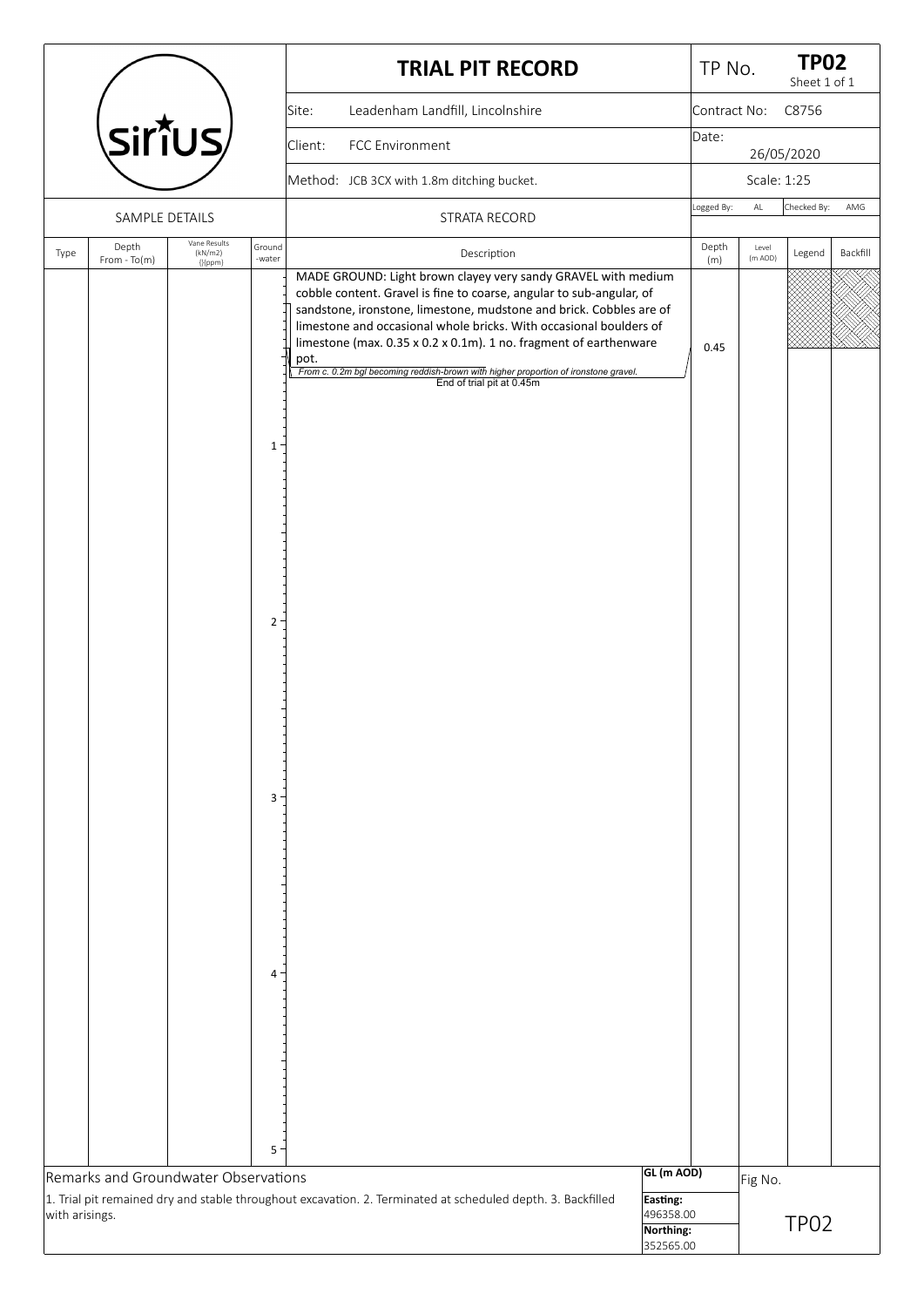|                |                                      |                                            |                     | <b>TRIAL PIT RECORD</b>                                                                                                                                                                                                                                                             | TP No.                              |                  | <b>TP03</b><br>Sheet 1 of 1 |          |
|----------------|--------------------------------------|--------------------------------------------|---------------------|-------------------------------------------------------------------------------------------------------------------------------------------------------------------------------------------------------------------------------------------------------------------------------------|-------------------------------------|------------------|-----------------------------|----------|
|                |                                      |                                            |                     | Leadenham Landfill, Lincolnshire<br>Site:                                                                                                                                                                                                                                           |                                     | Contract No:     | C8756                       |          |
|                | <b>SirîUS</b>                        |                                            |                     | FCC Environment<br>Client:                                                                                                                                                                                                                                                          | Date:                               |                  | 26/05/2020                  |          |
|                |                                      |                                            |                     | Method: JCB 3CX with 1.8m ditching bucket.                                                                                                                                                                                                                                          |                                     | Scale: 1:25      |                             |          |
|                | SAMPLE DETAILS                       |                                            |                     | STRATA RECORD                                                                                                                                                                                                                                                                       | Logged By:                          | $\mathsf{AL}$    | Checked By:                 | AMG      |
| Type           | Depth<br>From - To(m)                | Vane Results<br>(kN/m2)<br>${$ { ${$ Ippm} | Ground<br>-water    | Description                                                                                                                                                                                                                                                                         | Depth<br>(m)                        | Level<br>(m AOD) | Legend                      | Backfill |
|                |                                      |                                            |                     | MADE GROUND: Grass over reddish-brown clayey sandy GRAVEL with<br>low boulder content. Gravel is fine to coarse, sub-angular to angular,<br>of ironstone with occasional mudstone and limestone. Boulders are of<br>ironstone (max. 0.4 x 0.3 x 0.2m).<br>End of trial pit at 0.70m | 0.70                                |                  |                             |          |
|                |                                      |                                            | 1<br>$2^{\circ}$    |                                                                                                                                                                                                                                                                                     |                                     |                  |                             |          |
|                |                                      |                                            | 3                   |                                                                                                                                                                                                                                                                                     |                                     |                  |                             |          |
|                | Remarks and Groundwater Observations |                                            | 4 <sup>1</sup><br>5 |                                                                                                                                                                                                                                                                                     | GL (m AOD)                          | Fig No.          |                             |          |
| with arisings. |                                      |                                            |                     | 1. Trial pit remained dry and stable throughout excavation. 2. Terminated at scheduled depth. 3. Backfilled<br>Easting:                                                                                                                                                             | 496398.00<br>Northing:<br>352582.00 |                  | TP03                        |          |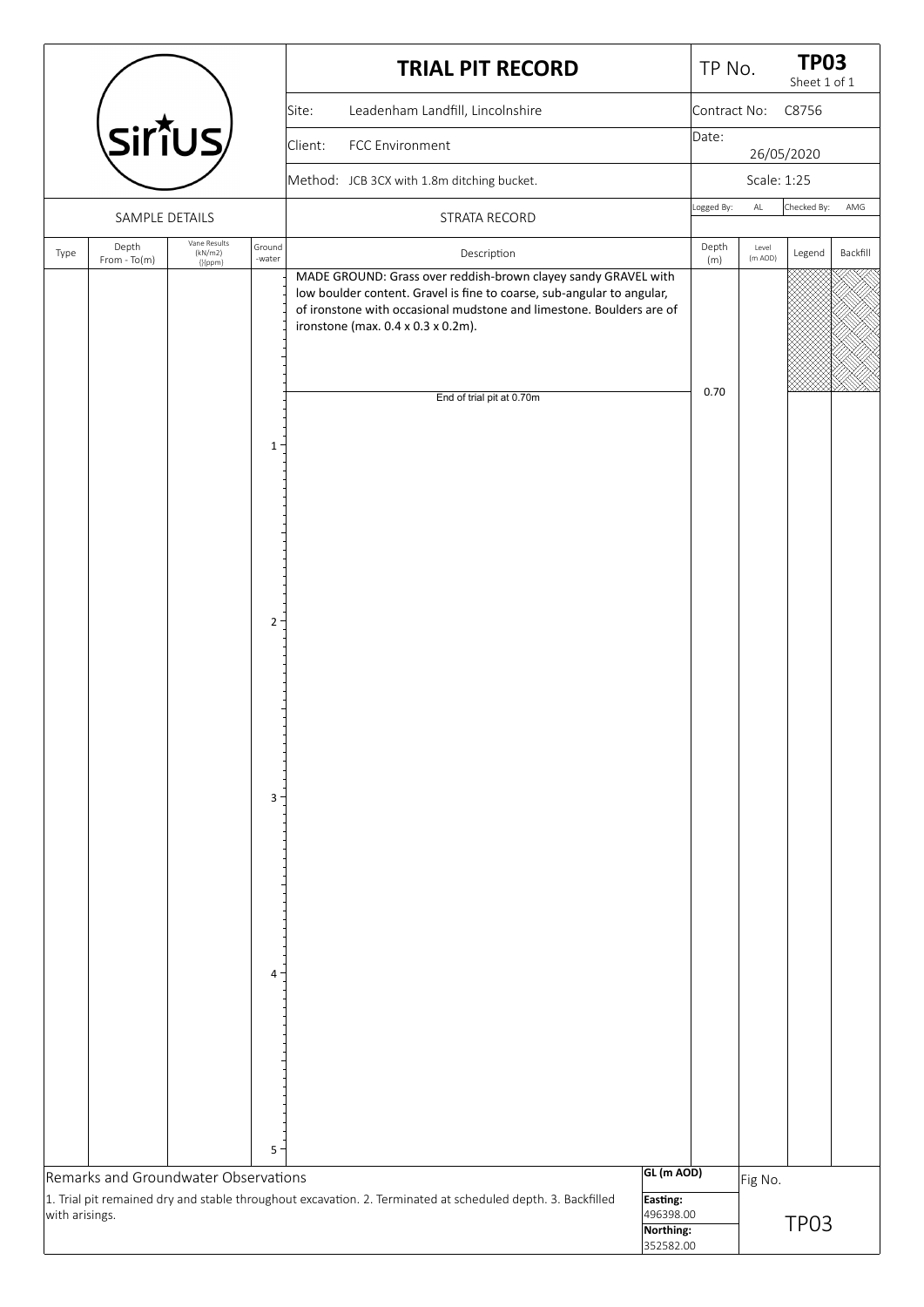|                |                                      |                         |                                                   | <b>TRIAL PIT RECORD</b>                                                                                                                                                                                                                                                                                                                                           |                                     | TP No.       |                  | <b>TP04</b><br>Sheet 1 of 1 |          |
|----------------|--------------------------------------|-------------------------|---------------------------------------------------|-------------------------------------------------------------------------------------------------------------------------------------------------------------------------------------------------------------------------------------------------------------------------------------------------------------------------------------------------------------------|-------------------------------------|--------------|------------------|-----------------------------|----------|
|                |                                      |                         |                                                   | Leadenham Landfill, Lincolnshire<br>Site:                                                                                                                                                                                                                                                                                                                         |                                     | Contract No: |                  | C8756                       |          |
|                | Sirîus/                              |                         |                                                   | FCC Environment<br>Client:                                                                                                                                                                                                                                                                                                                                        |                                     | Date:        |                  | 26/05/2020                  |          |
|                |                                      |                         |                                                   | Method: JCB 3CX with 1.8m ditching bucket.                                                                                                                                                                                                                                                                                                                        |                                     |              | Scale: 1:25      |                             |          |
|                | SAMPLE DETAILS                       |                         |                                                   | STRATA RECORD                                                                                                                                                                                                                                                                                                                                                     |                                     | Logged By:   | $\mathsf{AL}$    | Checked By:                 | AMG      |
| Type           | Depth                                | Vane Results<br>(kN/m2) | Ground                                            | Description                                                                                                                                                                                                                                                                                                                                                       |                                     | Depth        | Level<br>(m AOD) | Legend                      | Backfill |
|                | From - To(m)                         | ${[ ppm]}$              | -water<br>1<br>$2^{\circ}$<br>3<br>4 <sup>1</sup> | MADE GROUND: Grass over light brown clayey sandy GRAVEL with<br>medium cobble content. Gravel is fine to coarse, angular to sub-<br>angular, of sandstone, ironstone, mudstone, limestone and brick, with<br>rare rounded medium gravel of red sandstone. Cobbles are sub-<br>angular, of limestone. With 1 no. length of hose pipe.<br>End of trial pit at 0.55m |                                     | (m)<br>0.55  |                  |                             |          |
|                |                                      |                         |                                                   |                                                                                                                                                                                                                                                                                                                                                                   |                                     |              |                  |                             |          |
|                |                                      |                         |                                                   |                                                                                                                                                                                                                                                                                                                                                                   |                                     |              |                  |                             |          |
|                | Remarks and Groundwater Observations |                         | 5                                                 |                                                                                                                                                                                                                                                                                                                                                                   | GL (m AOD)                          |              |                  |                             |          |
|                |                                      |                         |                                                   | 1. Trial pit remained dry and stable throughout excavation. 2. Terminated at scheduled depth. 3. Backfilled                                                                                                                                                                                                                                                       | Easting:                            |              | Fig No.          |                             |          |
| with arisings. |                                      |                         |                                                   |                                                                                                                                                                                                                                                                                                                                                                   | 496443.00<br>Northing:<br>352617.00 |              |                  | TP <sub>04</sub>            |          |